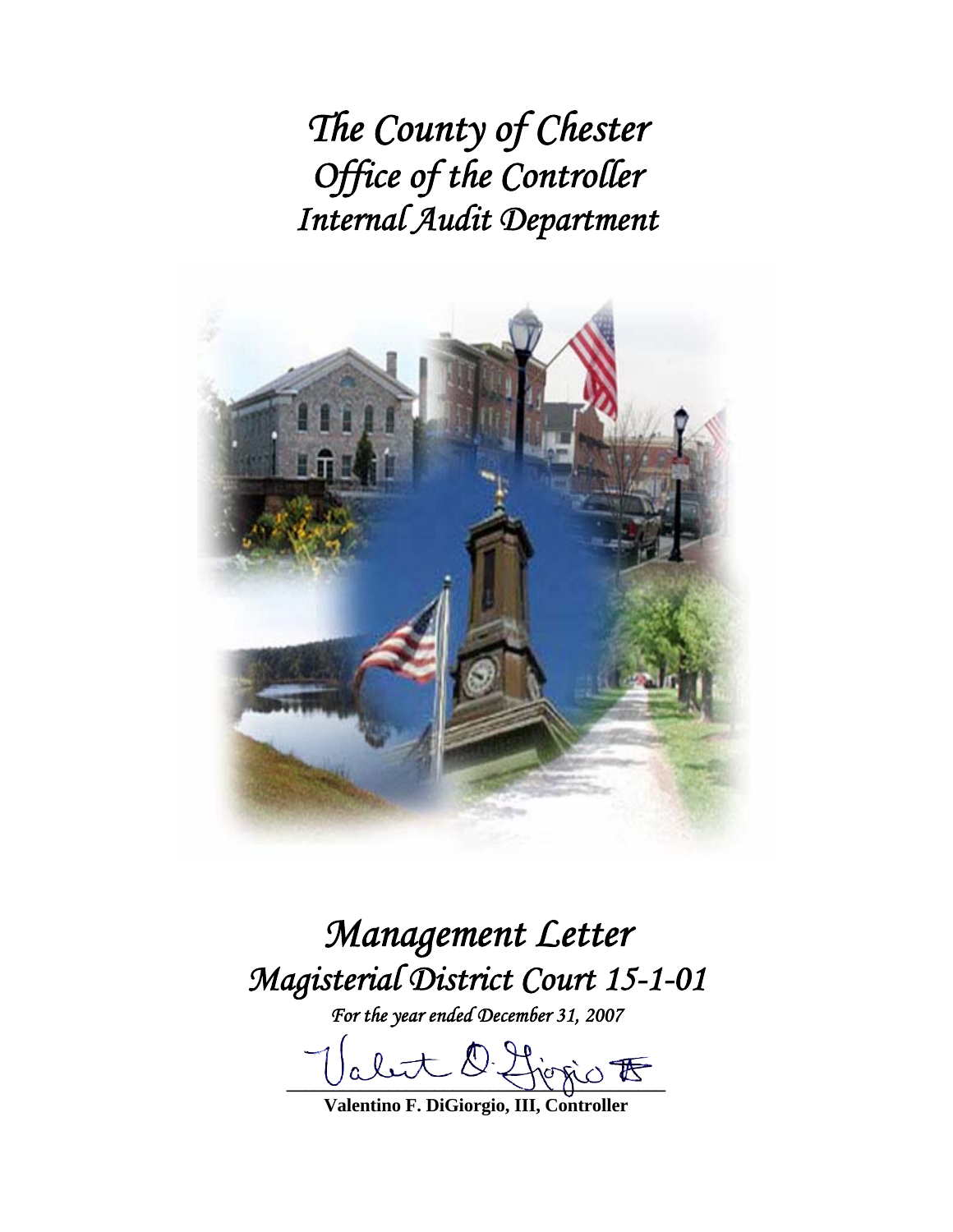## **To: Magisterial District Judge Mark Bruno**

#### *Introduction*

On August XX, 2008, Internal Audit completed an audit of Magisterial District Court 15-1-01 (*District Court*). Gretchen W. Sohn, CIA, was the auditor-in-charge. Internal Audit is required by County Code to review district courts annually to ensure compliance with policies and procedures mandated by the Administrative Office of Pennsylvania Courts and/or District Judge Administration and to assess their overall internal control structure. The scope of our audit included a review of the following:

- Cash and Petty Cash
- Undisbursed Funds
- Cash Receipts
- Manual Receipts
- Cash Disbursements
- Voided Transactions
- Overall Compliance.

## *Executive Summary*

The management and staff of the *District Court* are, in all material respects, in compliance with policies and procedures set forth by the Administrative Office of Pennsylvania Courts and directives imposed by District Judge Administration. Minor findings involving internal controls and compliance are included within this Management Letter. Based on Internal Audit's testing and observations, it is our opinion that these deficiencies are not the result of negligence or deliberate misconduct, but are instead the consequence of one or more of the following:

- Oversights
- Human error.

We would like to thank the management and staff of the *District Court* for their cooperation and assistance during the course of this audit. We have provided herein a copy of our "Audit Findings" and "Recommendations" for your review and comment.

Please feel free to contact our office at (610) 344-6797 should you have any questions or concerns.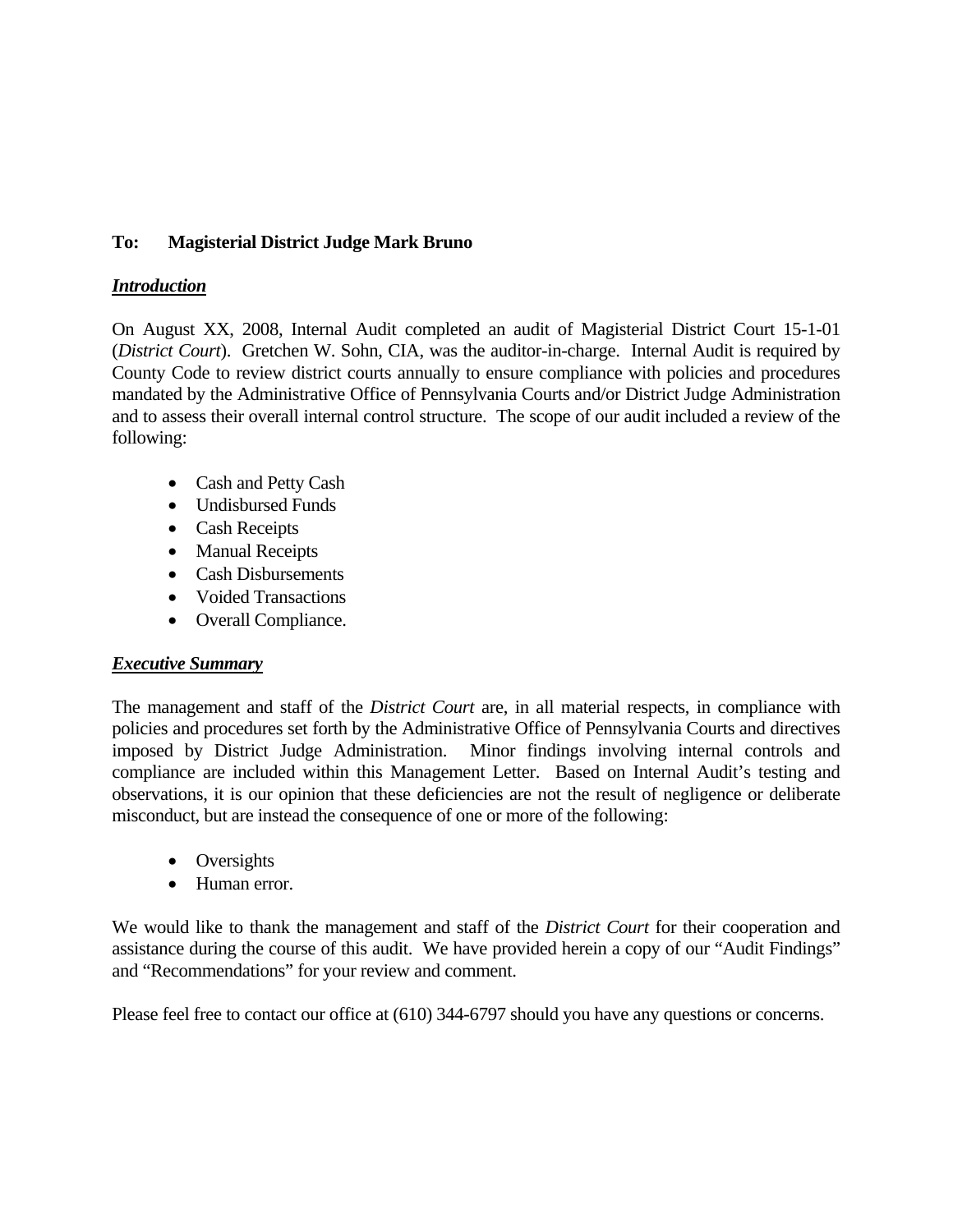## **COUNTY OF CHESTER**

# **MAGISTERIAL DISTRICT COURT 15-1-01**

## **FINDINGS AND RECOMMENDATIONS**

## **FOR THE YEAR ENDED DECEMBER 31, 2007**

## **I. INTERNAL CONTROL FINDINGS AND RECOMMENDATIONS**

#### Reconciliation

#### Finding 1: Bank Account

Internal Audit noted that a deposit and the offsetting deposit adjustment were left outstanding by the *District Court* when performing their bank reconciliation for December, 2007 month-end.

#### Recommendation

Internal Audit recommends that the *District Court* exercise greater care when performing the monthend bank account reconciliation. Deposits, with the exception of deposits in transit, and deposit adjustments should never be left outstanding.

#### *Auditee Response*

*District Court management concurs with the finding and recommendation.* 

## **II. COMPLIANCE WITH POLICIES AND PROCEDURES**

In order to test compliance with all applicable policies and procedures, Internal Audit selected a statistical sample of 30 case files out of a total population of 14,938 case files created in 2007. In addition, we performed other related tests of cash receipts, cash disbursements, manual receipts, undisbursed funds, and voided transactions. Sample size for the tested areas was determined through a risk assessment analysis based on the results of the *District Court's* prior year audit and current year caseload. We believe the results of our tests are representative of the entire population on the basis of accepted audit sampling principles.

#### Finding 1: Voided Disbursements

Internal Audit noted the following:

- In 1 instance, a voided check copy was not attached to the case file.
- In 1 instance, a copy of the replacement check was not attached to the case file.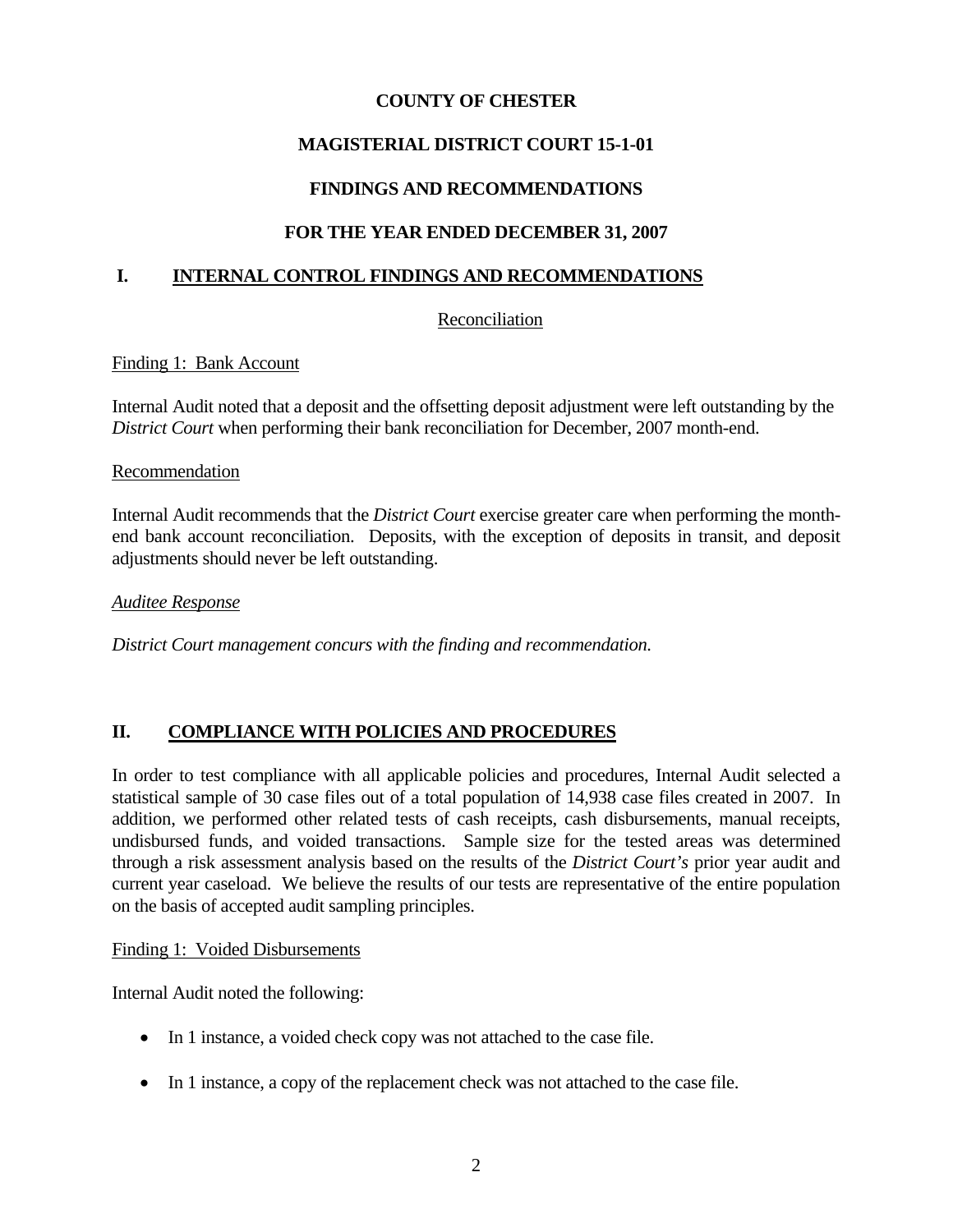## **COUNTY OF CHESTER**

# **MAGISTERIAL DISTRICT COURT 15-1-01**

# **FINDINGS AND RECOMMENDATIONS**

## **FOR THE YEAR ENDED DECEMBER 31, 2007**

#### **II. COMPLIANCE WITH POLICIES AND PROCEDURES**

Finding 1: Voided Disbursements (continued)

#### Recommendation

Internal Audit recommends that *District Court* management reemphasize to the staff the importance of adhering to void check procedures pursuant to the District Court Handbook/Administrative Procedures (Rev. 5/04 – DJA). Voided checks and replacement checks should be filed in the appropriate case file to ensure complete and accurate documentation of actions on the case.

#### *Auditee Response*

*District Court management concurs with the findings and recommendation.* 

## Finding 2: Overall Compliance

Internal Audit noted the following:

- In 3 instances, the warrant on a case was not recalled/reissued within 60 days.
- In 2 instances, the certified mail costs were included in the judgment costs on civil cases.
- In 1 instance, a warrant was not issued timely for non-response to a parking summons.

#### Recommendation

Internal Audit recommends that *District Court* management reemphasize to the staff the importance of adhering to the collection procedures as outlined in the District Justice Automated Office Clerical Procedures Manual. Also, since certified mail expenses are not taxable as costs under 42 Pa C.S.A. 1725.1 (a), they shall not be included as costs in any judgment rendered against a defendant.

#### *Auditee Response*

*District Court management concurs with the findings and recommendation.*